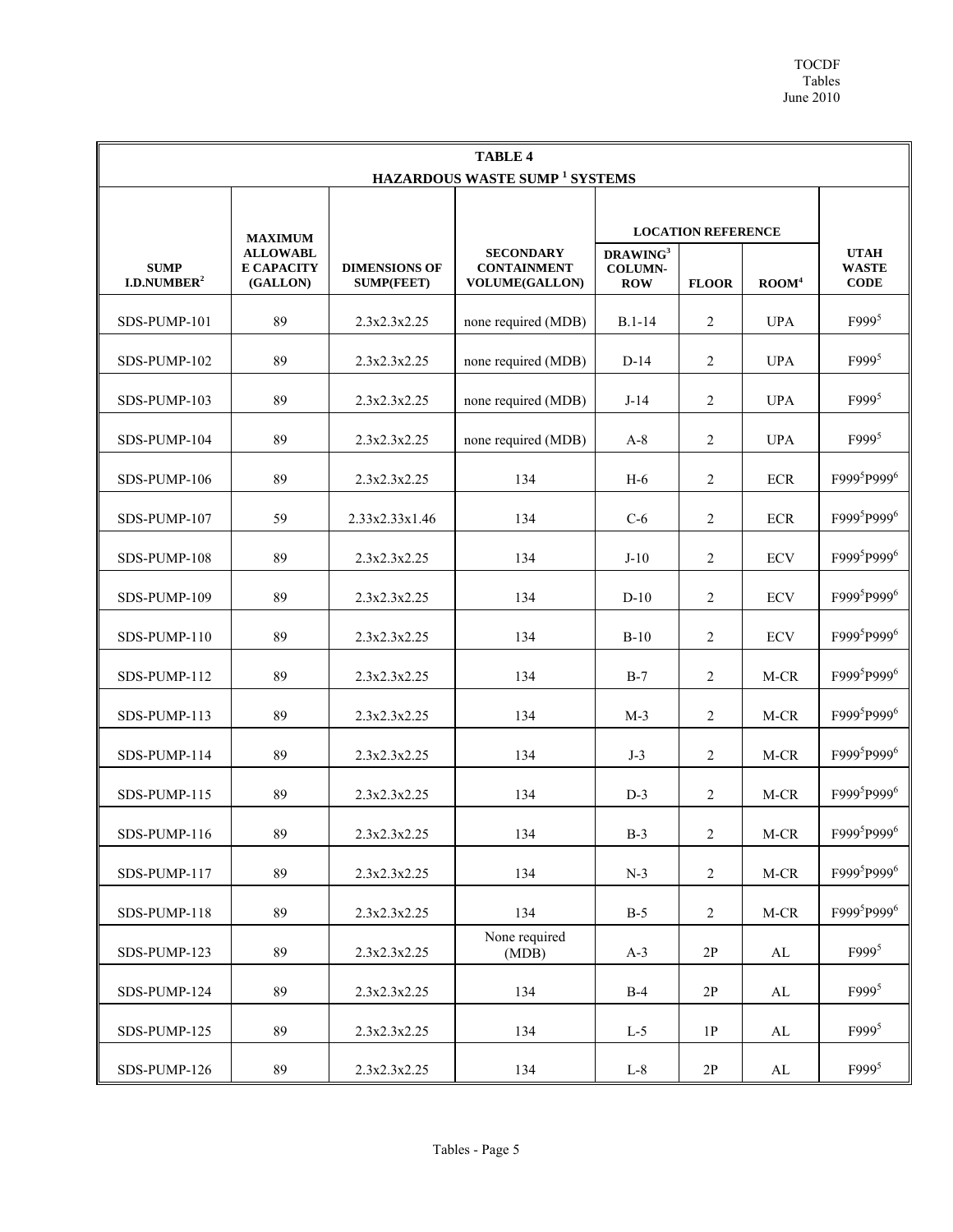TOCDF Tables June 2010

| <b>TABLE 4</b>                            |                                                  |                                           |                                                                 |                                                      |                |                |                                            |
|-------------------------------------------|--------------------------------------------------|-------------------------------------------|-----------------------------------------------------------------|------------------------------------------------------|----------------|----------------|--------------------------------------------|
| HAZARDOUS WASTE SUMP <sup>1</sup> SYSTEMS |                                                  |                                           |                                                                 |                                                      |                |                |                                            |
|                                           | <b>MAXIMUM</b>                                   |                                           |                                                                 | <b>LOCATION REFERENCE</b>                            |                |                |                                            |
| <b>SUMP</b><br>I.D. NUMBER <sup>2</sup>   | <b>ALLOWABL</b><br><b>E CAPACITY</b><br>(GALLON) | <b>DIMENSIONS OF</b><br><b>SUMP(FEET)</b> | <b>SECONDARY</b><br><b>CONTAINMENT</b><br><b>VOLUME(GALLON)</b> | DRAWING <sup>3</sup><br><b>COLUMN-</b><br><b>ROW</b> | <b>FLOOR</b>   | $\text{ROM}^4$ | <b>UTAH</b><br><b>WASTE</b><br><b>CODE</b> |
| SDS-PUMP-127                              | 89                                               | 2.3x2.3x2.25                              | None required<br>(MDB)                                          | $L-7$                                                | 2P             | AL             | $F999^5$                                   |
| SDS-PUMP-130                              | 89                                               | 2.3x2.3x2.25                              | None required<br>(MDB)                                          | $P-11$                                               | 1              | <b>MON</b>     | F999 <sup>5</sup>                          |
| SDS-PUMP-131                              | 89                                               | 2.3x2.3x2.25                              | None required<br>(MDB)                                          | $M-13$                                               | 1              | <b>OBS</b>     | $F999^5$                                   |
| SDS-PUMP-132                              | 89                                               | 2.3x2.3x2.25                              | None required (DFS)                                             | $E-14$                                               | 1              | <b>DFS</b>     | F999 <sup>5</sup>                          |
| SDS-PUMP-133                              | 89                                               | 2.3x2.3x2.25                              | None required<br>(MDB)                                          | $M-2$                                                | $\mathbf{1}$   | <b>OBS</b>     | $F999^5$                                   |
| SDS-PUMP-134                              | 89                                               | 2.3x2.3x2.25                              | 134                                                             | $T-6$                                                | $\mathbf{1}$   | M-CR-AL        | $F999^5$                                   |
| SDS-PUMP-135                              | 89                                               | 2.3x2.3x2.25                              | 134                                                             | $M-3$                                                | $\mathbf{1}$   | <b>TMA</b>     | $F999^5$                                   |
| SDS-PUMP-136                              | 89                                               | 2.3x2.3x2.25                              | None required<br>(MDB)                                          | $C-2$                                                | $\overline{2}$ | <b>OBS</b>     | $F999^5$                                   |
| SDS-PUMP-137                              | 89                                               | 2.3x2.3x2.25                              | None required<br>(MDB)                                          | $H-2$                                                | $\overline{2}$ | <b>OBS</b>     | $F999^5$                                   |
| SDS-PUMP-138                              | 89                                               | 2.3x2.3x2.25                              | None required<br>(MDB)                                          | $M-2$                                                | 2              | <b>OBS</b>     | $F999^5$                                   |
| SDS-PUMP-139                              | 89                                               | 2.3x2.3x2.25                              | None required<br>(MDB)                                          | $P-4$                                                | $\overline{2}$ | <b>OBS</b>     | $F999^5$                                   |
| SDS-PUMP-140                              | 89                                               | 2.3x2.3x2.25                              | None required<br>(MDB)                                          | $P-6$                                                | $\overline{2}$ | <b>OBS</b>     | $F999^5$                                   |
| SDS-PUMP-141                              | 89                                               | 2.3x2.3x2.25                              | None required<br>(MDB)                                          | $P-11$                                               | $\overline{2}$ | <b>OBS</b>     | $F999^5$                                   |
| SDS-PUMP-142                              | 89                                               | 2.3x2.3x2.25                              | None required<br>(MDB)                                          | $L-9$                                                | 2              | <b>OBS</b>     | $F999^5$                                   |
| SDS-PUMP-144                              | 89                                               | 2.3x2.3x2.25                              | None required<br>(MDB)                                          | $W-11$                                               | $1$ (Pit)      | $_{\rm LIC}$   | F999 <sup>5</sup>                          |
| SDS-PUMP-145                              | 89                                               | 2.3x2.3x2.25                              | 134                                                             | $N-10$                                               | $\overline{2}$ | <b>MPB</b>     | F999 <sup>5</sup> P999 <sup>6</sup>        |
| SDS-PUMP-146                              | 69                                               | 2.33x2.33x1.71                            | 134                                                             | $N-8$                                                | $\overline{2}$ | MPB            | F999 <sup>5</sup> P999 <sup>6</sup>        |
| SDS-PUMP-147                              | 69                                               | 2.33x2.33x1.71                            | 134                                                             | $L-10$                                               | 2              | <b>MPB</b>     | F999 <sup>5</sup> P999 <sup>6</sup>        |
| SDS-PUMP-148                              | 89                                               | 2.3x2.3x2.25                              | 134                                                             | $L-8$                                                | $\sqrt{2}$     | <b>MPB</b>     | F999 <sup>5</sup> P999 <sup>6</sup>        |
| SDS-PUMP-149                              | 59                                               | 2.33x2.33x1.46                            | 95                                                              | $L-6$                                                | $\sqrt{2}$     | <b>MPB</b>     | F999 <sup>5</sup> P999 <sup>6</sup>        |
| SDS-PUMP-150                              | 85                                               | 2.25x2.25x2.25                            | None required (tank)                                            | $H-7$                                                | $\mathbf{1}$   | <b>SDS</b>     | F999 <sup>5</sup> P999 <sup>6</sup>        |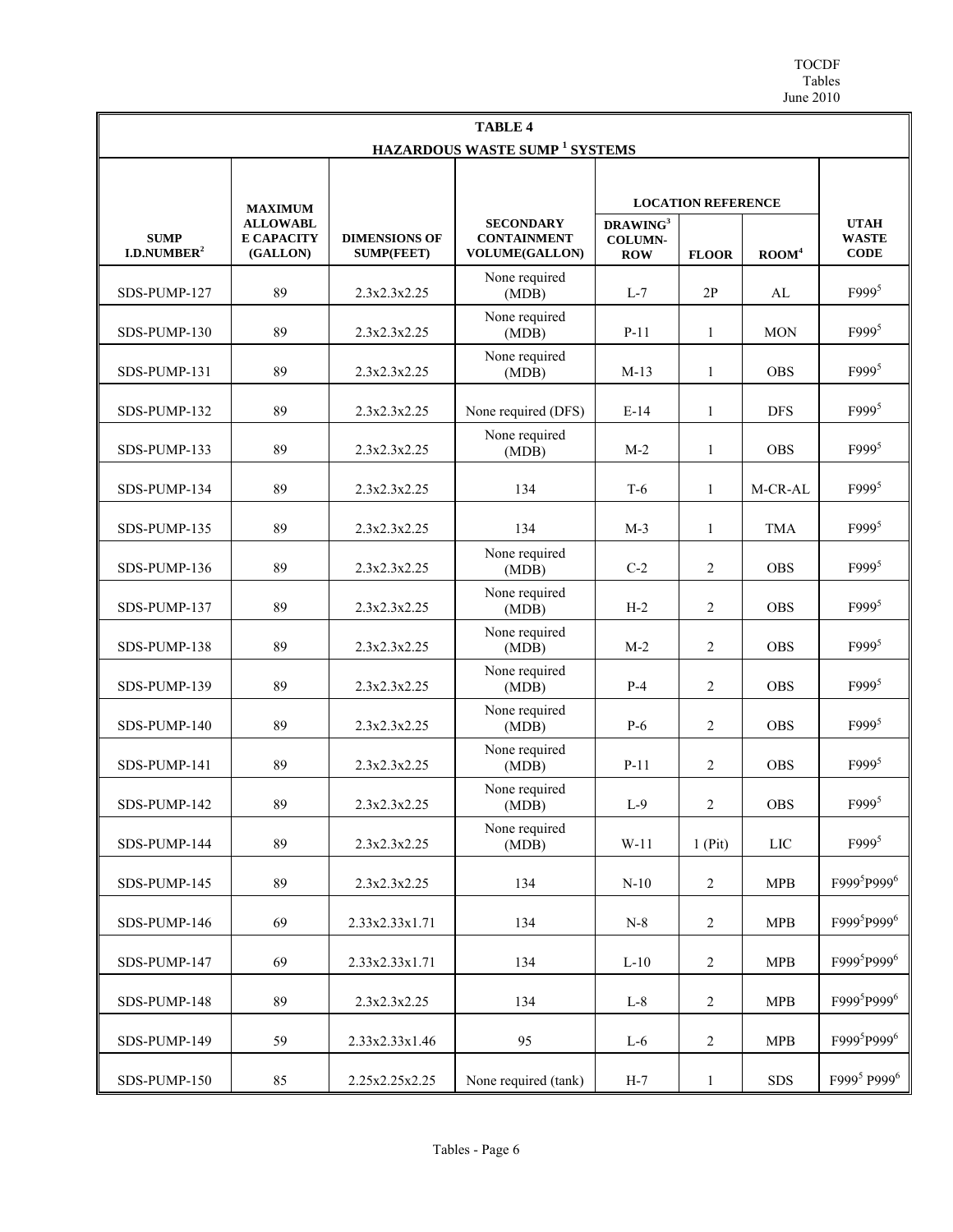TOCDF Tables June 2010

| <b>TABLE 4</b>                                  |                                                  |                                           |                                                                 |                                                      |                |                |                                            |
|-------------------------------------------------|--------------------------------------------------|-------------------------------------------|-----------------------------------------------------------------|------------------------------------------------------|----------------|----------------|--------------------------------------------|
| <b>HAZARDOUS WASTE SUMP<sup>1</sup> SYSTEMS</b> |                                                  |                                           |                                                                 |                                                      |                |                |                                            |
|                                                 | <b>MAXIMUM</b>                                   |                                           |                                                                 | <b>LOCATION REFERENCE</b>                            |                |                |                                            |
| <b>SUMP</b><br>I.D. NUMBER <sup>2</sup>         | <b>ALLOWABL</b><br><b>E CAPACITY</b><br>(GALLON) | <b>DIMENSIONS OF</b><br><b>SUMP(FEET)</b> | <b>SECONDARY</b><br><b>CONTAINMENT</b><br><b>VOLUME(GALLON)</b> | DRAWING <sup>3</sup><br><b>COLUMN-</b><br><b>ROW</b> | <b>FLOOR</b>   | $\text{ROM}^4$ | <b>UTAH</b><br><b>WASTE</b><br><b>CODE</b> |
| SDS-PUMP-151                                    | 512                                              | 4.42x4.42x3.5                             | None required                                                   | $J-8$                                                | $\mathbf{1}$   | <b>TOX</b>     | F999 <sup>5</sup> P999 <sup>6</sup>        |
| SDS-PUMP-153                                    | 89                                               | 2.3x2.3x2.25                              | 134                                                             | $P-5$                                                | 1              | <b>DECON</b>   | F999 <sup>5</sup>                          |
| SDS-PUMP-154                                    | 89                                               | 2.3x2.3x2.25                              | 134                                                             | $M-6$                                                | 1              | <b>TMA</b>     | $F999^5$                                   |
| SDS-PUMP-156                                    | 89                                               | 2.3x2.3x2.25                              | None required<br>(MDB)                                          | $U-11$                                               | $1$ (Pit)      | LIC            | F999 <sup>5</sup>                          |
| SDS-PUMP-157                                    | 89                                               | 2.3x2.3x2.25                              | None required<br>(MDB)                                          | $U-9$                                                | $\mathbf{1}$   | LIC            | F999 <sup>5</sup> P999 <sup>6</sup>        |
| SDS-PUMP-160                                    | 89                                               | 2.3x2.3x2.25                              | None required<br>(MDB)                                          | $U-6$                                                | $\mathbf{1}$   | AL             | F999 <sup>5</sup>                          |
| SDS-PUMP-161                                    | 89                                               | 2.3x2.3x2.25                              | None required<br>(MDB)                                          | $J-9$                                                | 1              | AL             | $F999^5$                                   |
| SDS-PUMP-164                                    | 89                                               | 2.3x2.3x2.25                              | 134                                                             | $M-11$                                               | $\mathbf{1}$   | <b>BSA</b>     | $F999^5$                                   |
| SDS-PUMP-167                                    | 89                                               | 2.3x2.3x2.25                              | None required<br>(MDB)                                          | $M-13$                                               | $\overline{2}$ | <b>OBS</b>     | $F999^5$                                   |
| SDS-PUMP-168                                    | 69                                               | 2.33x2.33x1.71                            | 134                                                             | $N-6$                                                | 2              | <b>MPB</b>     | F999 <sup>5</sup> P999 <sup>6</sup>        |
| SDS-PUMP-169                                    | 89                                               | 2.3x2.3x2.25                              | 134                                                             | $J-6$                                                | $\overline{2}$ | M-CR           | F999 <sup>5</sup> P999 <sup>6</sup>        |
| SDS-PUMP-173                                    | 89                                               | 2.3x2.3x2.25                              | None required<br>(MDB)                                          | $M-3$                                                | 1P             | <b>OBS</b>     | $F999^5$                                   |
| SDS-PUMP-174                                    | 89                                               | 2.3x2.3x2.25                              | 134                                                             | $D-6$                                                | 2              | M-CR           | F999 <sup>5</sup> P999 <sup>6</sup>        |
| SDS-PUMP-175                                    | 89                                               | 2.3x2.3x2.25                              | 134                                                             | $M-11$                                               | $\overline{2}$ | <b>MPB</b>     | F999 <sup>5</sup> P999 <sup>6</sup>        |
| SDS-PUMP-179                                    | 89                                               | 2.3x2.3x2.25                              | 134                                                             | $Q-6$                                                | $\mathbf{1}$   | M-CR           | $F999^5$                                   |
| SDS-PUMP-180                                    | 89                                               | 2.3x2.3x2.25                              | None required<br>(MDB)                                          | $T-7$                                                | $\mathbf{1}$   | AL             | $F999^5$                                   |
| SDS-PUMP-182                                    | 89                                               | 2.3x2.3x2.25                              | None required<br>(MDB)                                          | $L-4$                                                | 1P             | AL             | $F999^5$                                   |
| SDS-PUMP-184                                    | 89                                               | 2.3x2.3x2.25                              | 134                                                             | $M-6$                                                | $\mathbf{1}$   | M-CR           | $F999^5$                                   |
| SDS-PUMP-187                                    | 89                                               | 2.3x2.3x2.25                              | None required (MPF)                                             | $Q-7$                                                | $\mathbf{1}$   | <b>MPF</b>     | F999 <sup>5</sup>                          |
| SDS-PUMP-188                                    | 89                                               | 2.3x2.3x2.25                              | None required<br>(MDB)                                          | $S-9$                                                | $\mathbf{1}$   | LIC            | F999 <sup>5</sup> P999 <sup>6</sup>        |
| SDS-PUMP-189                                    | 89                                               | 2.3x2.3x2.25                              | 134                                                             | $K-7$                                                | $\overline{2}$ | M-CR           | F999 <sup>5</sup> P999 <sup>6</sup>        |